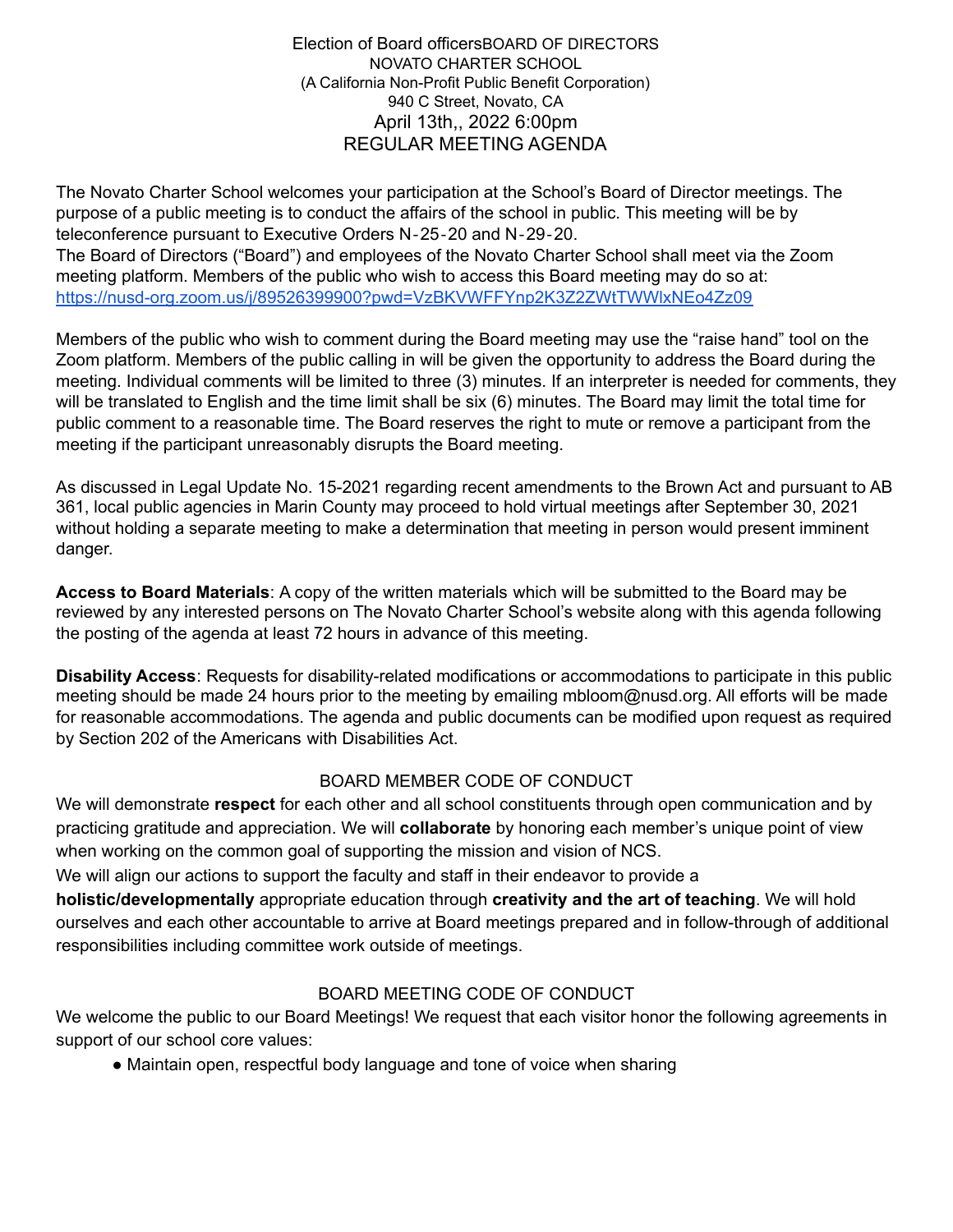viewpoints.

• Respect the Direct Communication model by bringing any concern first to the person(s) most directly connected or responsible for the topic.

- Offer full listening and attention and lend a benefit of the doubt to each member.
- Honor established agreements and limitations of the board meeting format including:
- Time limits
- Discussion limited only to agenda items (no discussion of non-agendized topics)
- Avoid interrupting others
- Stay focused on speaker and topic (do not engaging in distracting behavior/side conversations)
- Express gratitude and appreciation whenever/wherever possible.

AGENDA ITEM SPONSOR Approx. Time **1. Call Meeting to Order, Roll Call** Craig Allender 5 Min.

| <b>Board Member</b>                     | <b>Present Absent Late</b> | Arrival time |
|-----------------------------------------|----------------------------|--------------|
| Craig Allender, Chair (CA)              |                            |              |
| Erik Berkowitz, Trustee (EB)            |                            |              |
| Bridgette Corridan, Secretary (BC)      |                            |              |
| Lia Heath, Chief Financial Officer (LH) |                            |              |
| Dani Harmon, Trustee (DH)               |                            |              |

### **2. Agenda Modification** Craig Allender 5 Min.

**3. Public Comment** Craig Allender 5 Min. *This is the opportunity for members of the community to speak on topics that are not agendized on tonight's board meeting. Because these are not agendized items the board* and staff may not dialog back and forth with you. If you have a specific question that staff may be able to answer, staff may contact you. Should a board member choose to have this placed on a future meeting they *may contact staff to do that*.

# **OPEN SESSION**

**4. Consent Agenda Items** Craig Allender 5 Min.

Consent Agenda Items : All matters listed under the consent agenda are considered by the Board to be routine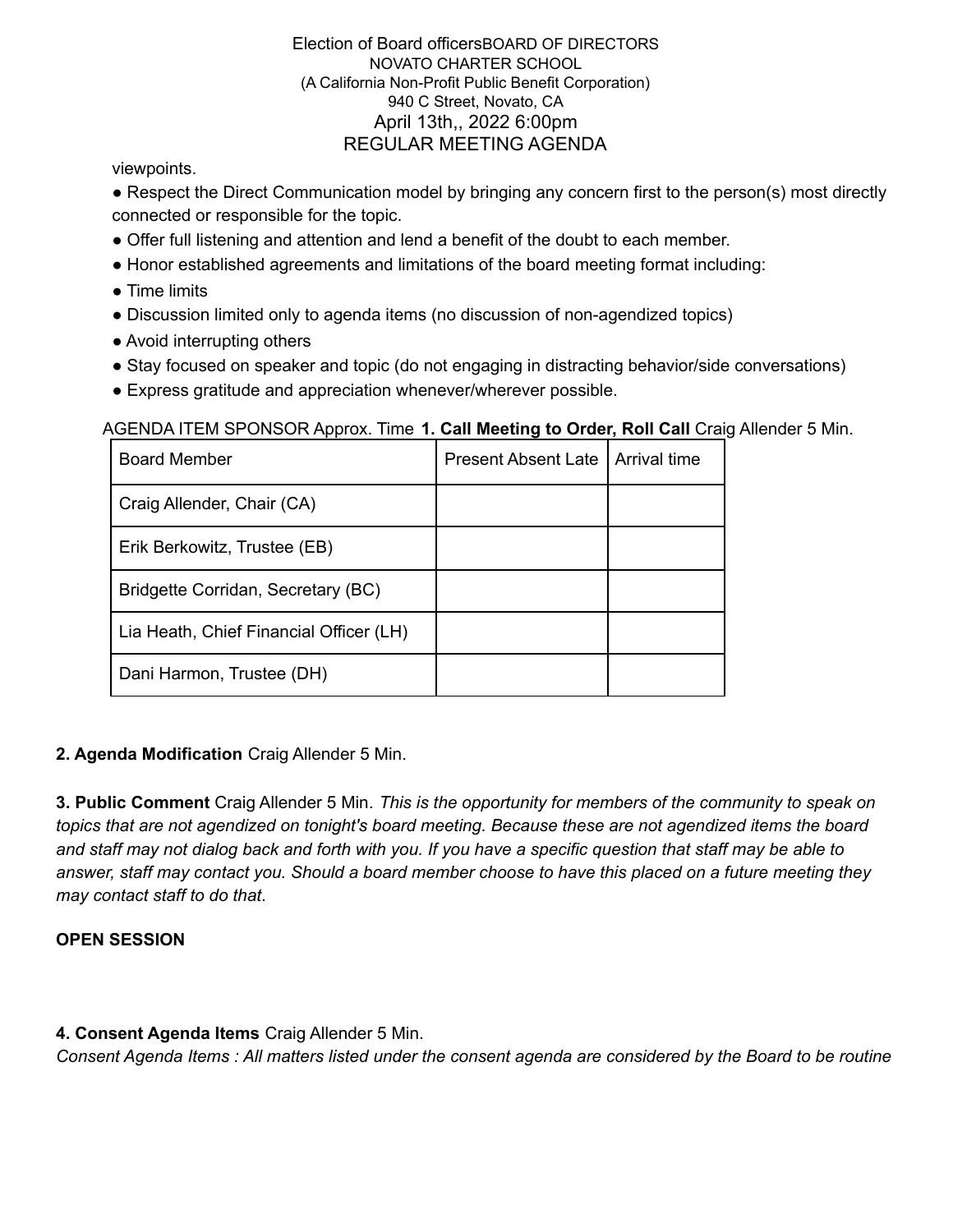and will be approved/enacted by the Board in one motion in the form listed below. Unless specifically requested by a Board member for further discussion or removed from the agenda, there will be no discussion of these *items prior to the Board votes on them.*

- A. Approve Minutes: March 9th, 2022
- B. Approve IRS Form 990 and FTB Form 199
- C. Approve 2022-2023 updated Board Meeting Calendar
- D. Approve Adjusted School Calendar (One change to align NCS Spring Break with NUSD Spring Break the week of April 10th through 14th, 2023)

| Moved By:    |  |  |  |  |
|--------------|--|--|--|--|
| Seconded By: |  |  |  |  |
| Action:      |  |  |  |  |

## **5. Board Discussion/Action Items**

A. Injury and Illness Prevention Program Guidance Policy. *Staff Recommendation: Approve*

| Moved By:    |  |  |  |  |
|--------------|--|--|--|--|
| Seconded By: |  |  |  |  |
| Action:      |  |  |  |  |

B. Sale of 125 Chromebook back to company-Attached Sale And Disposal of Books, Equipment and Supplies Policy for reference. *Staff Recommendation: Approve*

| Moved By:    |  |  |  |  |
|--------------|--|--|--|--|
| Seconded By: |  |  |  |  |
| Action:      |  |  |  |  |

- C. 2022 Board Elections application reviews
- D. May BOARD MEETING IN PERSON OR VIA ZOOM Decide whether to have the board meeting on May 11th in person or through Zoom. *Staff Recommendation: Approve* return to meeting in person due to the reduction of covid-19 in the community.

| Moved By:    |  |  |  |  |
|--------------|--|--|--|--|
| Seconded By: |  |  |  |  |